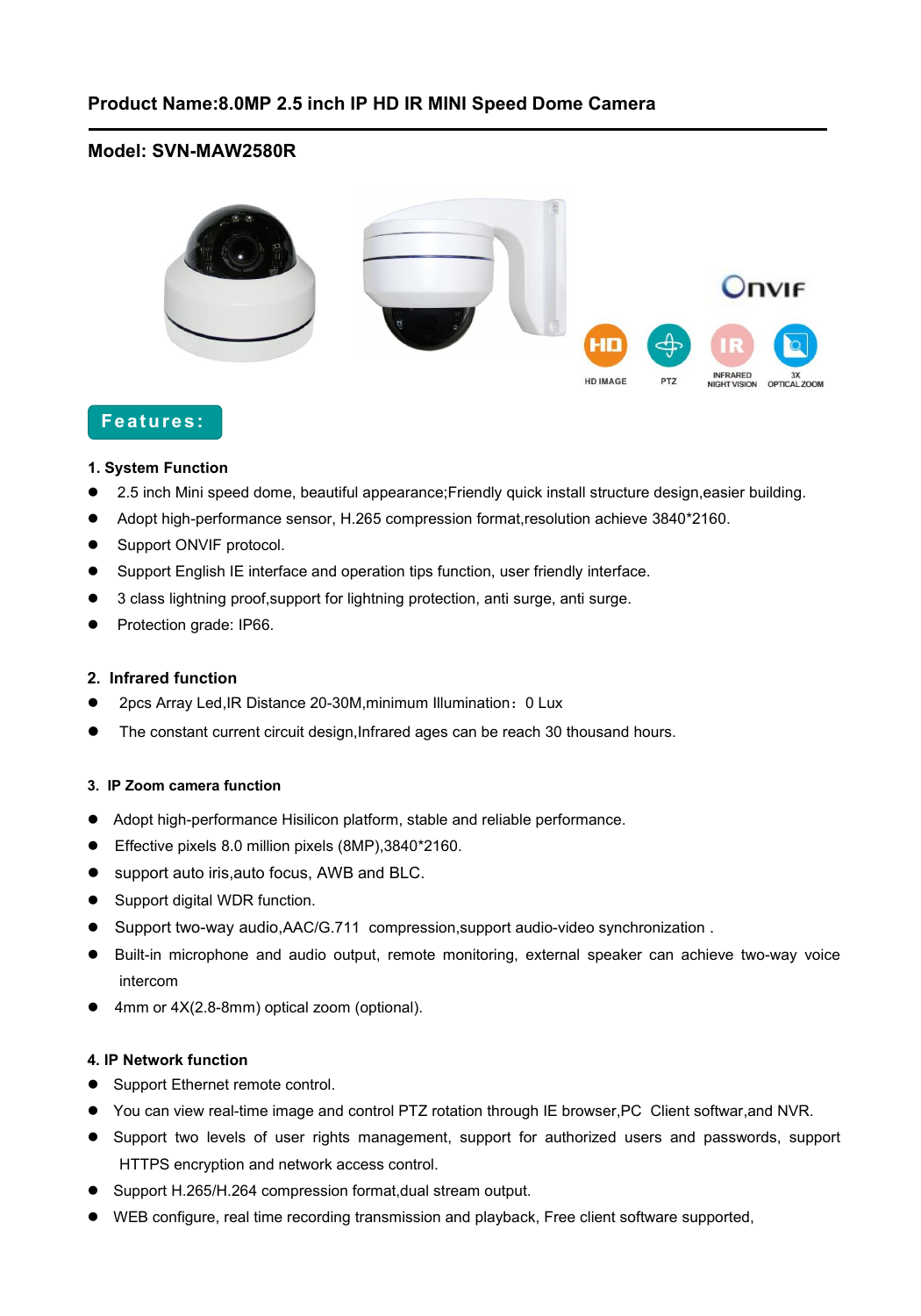SDK for customer software development.

 Support multi-protocols:IPv4,HTTP,HTTPS,Qos,FTP,SMTP,UPnP,SNMP, DNS,DDNS,NTP,RTSP, RTP,TCP/IP,DHCP,PPPoE

## **5. PTZ Control Function**

- Horizontal rotation 355°, tilt rotation 85°,control speed 70°/s
- 128 presets,2 automatic cruise routes, each cruise supports 16 presets.
- 1 left and right scan,1 auto level scan, Idle running functions.
- Support power off memory function, When the camera is powered down, it will automatically resume the running state or position before the power is cut off.

# **Specification:**

| <b>Model Number</b>           |                                 | SVN-MAW2580RD                                                                                                     | <b>SVN-MAW2580RB04</b>   |
|-------------------------------|---------------------------------|-------------------------------------------------------------------------------------------------------------------|--------------------------|
| <b>Camera</b>                 | Image Sensor:                   | 1/2.8" SONY CMOS                                                                                                  |                          |
|                               | <b>Effective Pixels:</b>        | 8.0MP pixels, 3840*2160, H.265/H.264                                                                              |                          |
|                               | Focal Length:                   | 4 <sub>mm</sub>                                                                                                   | 4X(2.8-8mm) optical zoom |
|                               | Min. Illumination:              | Color: 0.01Lux@(F1.6, AGC ON), B/W: 0.001Lux@(F1.6, AGC ON)                                                       |                          |
|                               |                                 | <b>OLux with IR</b>                                                                                               |                          |
|                               | <b>White Balance:</b>           | Auto/Manual                                                                                                       |                          |
|                               | AGC:                            | Auto/Manual                                                                                                       |                          |
|                               | Focus Mode:                     | Auto/Manual/SemiAuto                                                                                              |                          |
|                               | Day & Night:                    | IR Cut Filter, Auto, Color, B/w                                                                                   |                          |
|                               | <b>DNR</b>                      | Low/Middle/High/Off                                                                                               |                          |
|                               | <b>Back light Compensation:</b> | ON/OFF                                                                                                            |                          |
|                               | DWDR:                           | Support, on/off                                                                                                   |                          |
|                               | Video format:                   | 8MP/20fps,6MP/30fps,5MP/30fps,3MP/30fps,1080P/60fps                                                               |                          |
|                               | S/N Ratio:                      | $\geq$ 50dB                                                                                                       |                          |
| Pan/Tilt                      | Pan / Tilt Range:               | Pan: 355° Continuous Rotation; Tilt: 5° ~ 90°                                                                     |                          |
|                               | <b>Rotationt Speed:</b>         | Rotation Speed: 0.5-70° /s                                                                                        |                          |
|                               | Proportional Zoom:              | support                                                                                                           |                          |
|                               | Number of Presets:              | 128                                                                                                               |                          |
|                               | PTZ functionl:                  | 2 cruises, 1 left and right scan, 1 auto level scan                                                               |                          |
|                               | Idle running functions          | Yes                                                                                                               |                          |
|                               | Power off memory function:      | Yes                                                                                                               |                          |
| <b>IP Network</b><br>function | Net Interface                   | RJ45 Ethernet interface, Support 10M/100M                                                                         |                          |
|                               | Image Compression:              | H.265/H.264                                                                                                       |                          |
|                               | Dual Rate                       | 8MP+D1                                                                                                            |                          |
|                               | Audio                           | AAC/G.711 compression, two-way audio                                                                              |                          |
|                               | <b>Network Protocols:</b>       | IPv4, HTTP, HTTPS, Qos, FTP, SMTP, UPnP, SNMP, DNS, DDNS,<br>NTP, RTSP, RTP, TCP/IP, UDP, IGMP, ICMP, DHCP, PPPoE |                          |
|                               | Client                          | <b>LMS</b>                                                                                                        |                          |
|                               | <b>ONVIF</b>                    | support Onvif Protocol                                                                                            |                          |
|                               | <b>Business Function</b>        | Support WEB, real-time video transmission; and motion detection                                                   |                          |
| <b>IR Function</b>   IR Lamp  |                                 | 2 High power array infrared LED                                                                                   |                          |